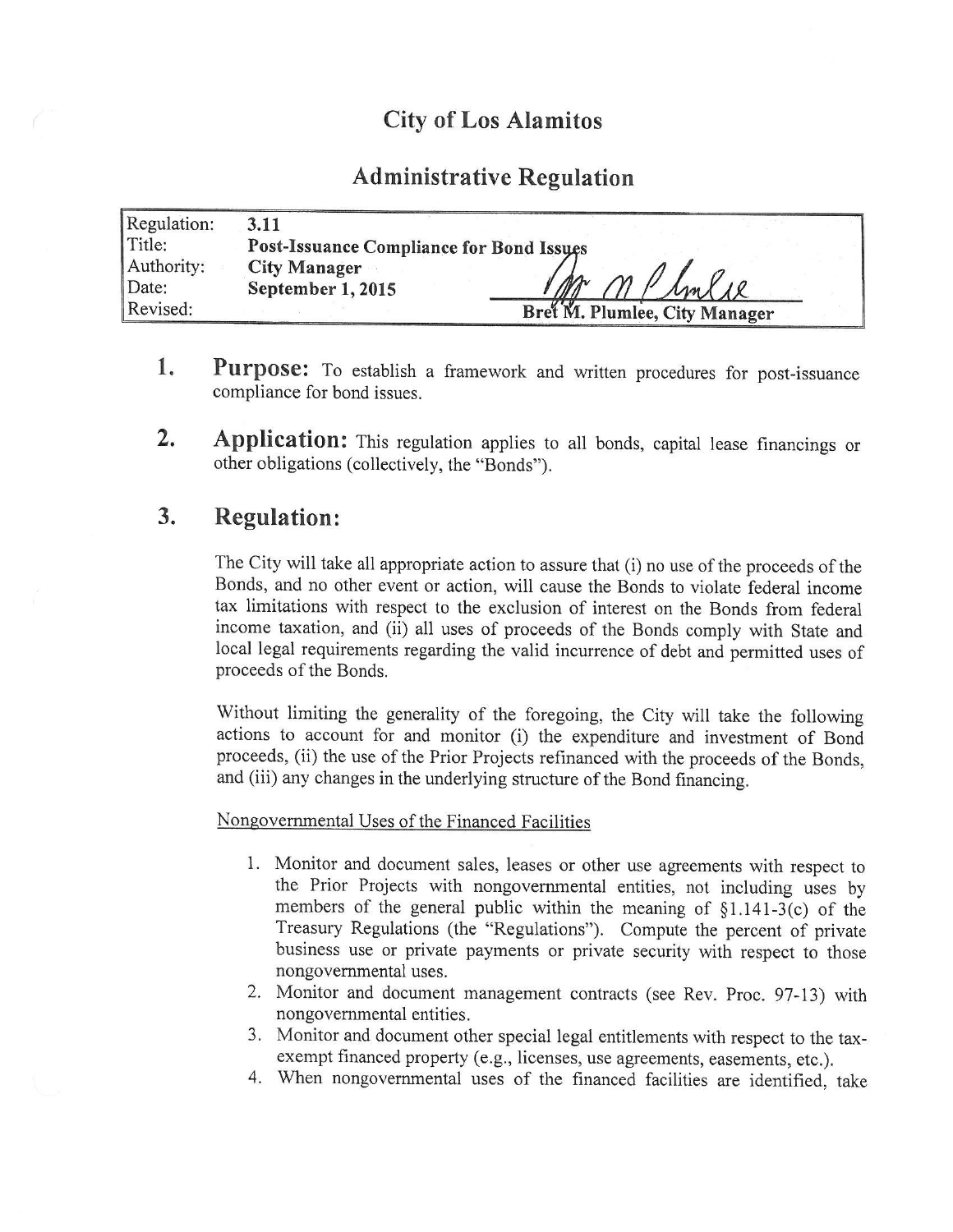remedial action to address the issue, including redemption or defeasance of nonqualified bonds, alternative use of the impacted bond proceeds, alternative use of the bond-financed facility in question, and/or participation in the Voluntary Closing Agreement program (VCAP).

### Allocation of Bond Proceeds to Expenditures

- 1. Allocate proceeds of the Bonds and the Refunded Bonds to expenditures subject to  $\S1.148-6(d)$  and  $\S1.141-6(a)$  of the Regulations by 18 months after the later of the date the expenditure was made or the date the Prior Projects were placed in service, but not later than the earlier of five years after the funding date of the Bonds or 60 days after the Bonds are retired. Document this allocation.
- 2. Monitor and document reimbursement of expenditures paid from non-Bond proceeds and Refunded Bonds proceeds ( if any) prior to the issue date of the Bonds and verify compliance with  $§1.150-2$  of the Regulations.

#### Arbitrage

- 1. Monitor and rebate any positive arbitrage earnings ( that are not exempt from rebate) to the IRS in accordance with the compliance requirements of Section 148 of the Internal Revenue Code.
- 2. When a situation arises that violates the arbitrage provisions of the Regulations, take remedial action to address the issue.

#### Record Retention

- 1. Retain records of all accounting and monitoring the Issuer carries out with respect to the Bonds for at least three years after the final maturity date of the Bonds is made or prepaid ( whichever is earlier); however, if the Bonds are prepaid and refunded, the Issuer will retain its records of accounting and monitoring at least three years after the earlier of the maturity or redemption of the bonds or other financing agreement which refunded the Bonds.
- 2. Maintain special records required by the safe harbor investment contracts or defeasance escrows under  $§1.148-5$  of the Regulations.
- 3. Maintain a record of the identification on the Issuer's books and records of any "qualified hedge" contract under  $\S1.148-4(h)(2)(viii)$  and  $\S1.148-11A(i)(3)$  of the Regulations.
- 4. Maintain <sup>a</sup> record of any election not to take depreciation on property required to be owned by a governmental unit which is leased to a nongovernmental entity as required by  $\S1.103(n)$ -2T Q/A7 of the Regulations.
- 5. Maintain records of accounting for rebate for <sup>a</sup> period of at least three years after the earlier of the final maturity of the Bonds or prepayment of the Bonds.